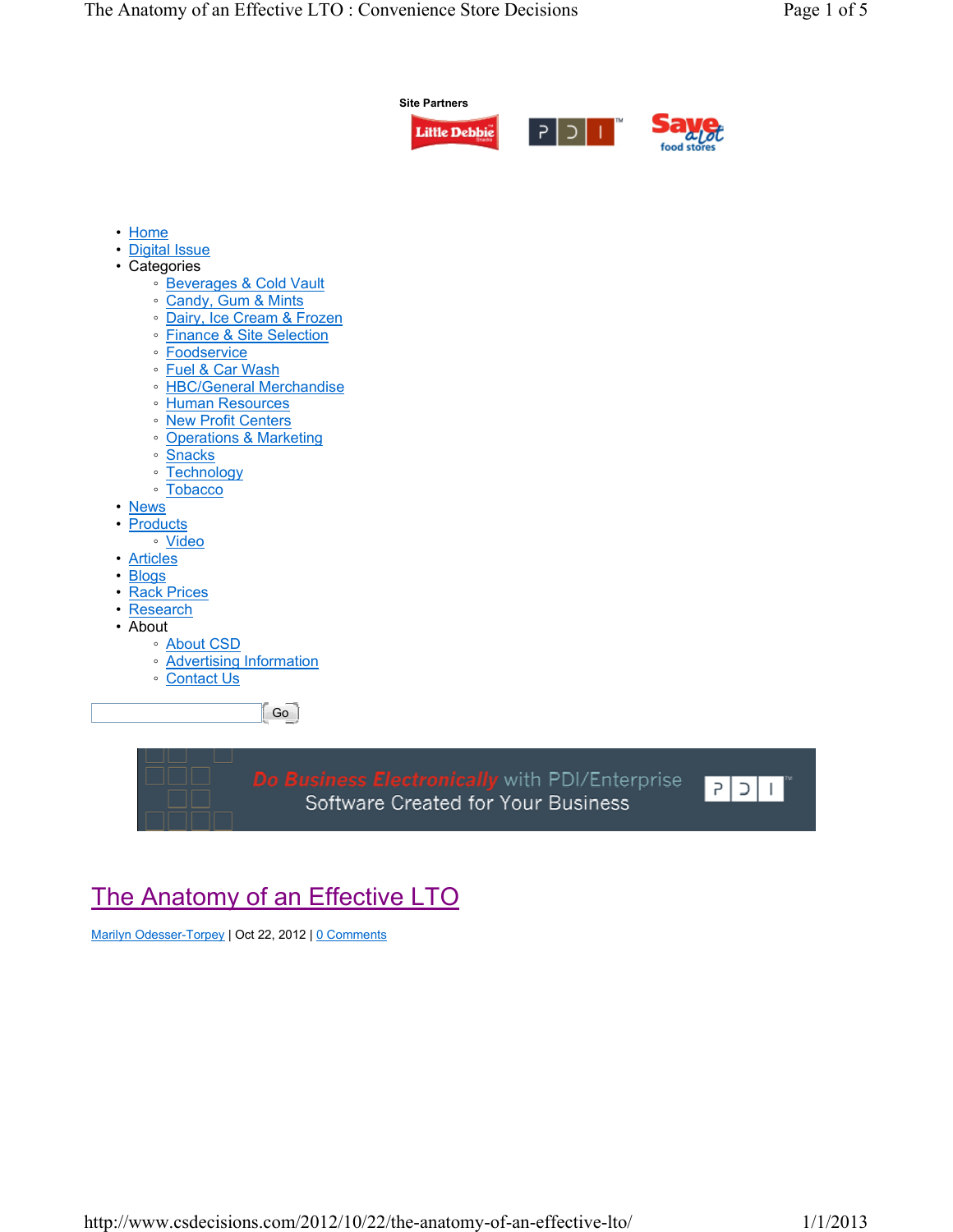

**The limited time offer is a proven strategy** 

for testing new products, generating a buzz in your stores and giving consumers a compelling reason to make an immediate purchase.

Marilyn Odesser-Torpey, Associate Editor.

Everyone knows when the McRib comes to town. McDonald's does not even have to advertise it; the saucy pork sandwich's legions of fans do it themselves through wildfire-fast word-of-mouth and social media.

This summer, Wendy's promoted a "get it while it lasts" Strawberry Shortcake Frosty Parfait. Dunkin' Donuts and Baskin Robbins helped the Oreo cookie celebrate its century anniversary with a collection of Coolatas, doughnuts and ice cream treats. And Burger King boasted an entire season-inspired limited time only (LTO)menu, which included Texas and Carolina BBQ Tendergrill (chicken) and Whopper Sandwiches, a Memphis BBQ Pulled Pork Sandwich, sweet potato fries and frozen lemonade.

But LTOs do not have to be elaborate to be effective. For example, Wawa's fall-specific pumpkin spice coffee and cappuccino prompted aficionados to rhapsodize and converse all over the Internet.

In a NACS Café presentation last October, Wawa Product Development Manager, Michael McLaughlin, explained that, in addition to creating excitement in the hot beverage department, these seasonal specialties offered ample opportunities for profitable promotional bundling with other foodservice items.

To keep the coffee category profile high throughout the year, Wawa also features a rotating selection of "World Brew" varieties, highlighting specific exotic origins, on a limited time basis.

"In our recommendations to c-stores, we strongly urge the use of LTOs," said Tim Powell, director of research and consulting for Technomic Inc. foodservice research and consulting firm. "For one, it's a defense strategy against what QSRs do very well. Secondly, it allows c-stores to keep their menu fresh in terms of new items."

Powell noted that when Technomic polls consumers —in any segment— one of their top desires is to see new and unique items. "This keeps them coming back and keeps the concept relevant," he said. He cited Rutter's Walking Taco, which uses a bag of Doritos as the taco shell, as an example of an LTO that was so successful it won a permanent place in consumers' hearts and on the menu in a number of the chain's stores.

### **Immediate Sales Lift**

Last year, Marty Mylor of Quik Stop Corp. in Sparta, Ky., discovered how potent a sales booster an LTO can be. As part of a NASCAR race season-oriented promotional program, Quik Stop's foodservice partner, Hunt Brothers Pizza, introduced a Buffalo chicken pizza as an LTO and, said Mylor, the product "took off from the get-go" with his customers.

In addition to helping him move more pizzas, Mylor believes the promotion also boosted his incremental sales of chips, soda pop and even eggs and milk. "The Buffalo chicken pizza may have gotten their attention, but we saw major growth in sales of our entire pizza offering," he said. "We began selling anywhere between 10-20 additional pies of all kinds each week, and that number continues to grow, even more than a year after the promotion."

Part of what gave the LTO its momentum was the heavy print and broadcast advertising, social media activity and sampling Hunt Brothers dedicated to it, Mylor noted. (On one sampling day, Hunt Brothers gave away 500 slices of pizza at his Sparta store.) Customers were also given refrigerator magnets to remind them where to come when pizza cravings struck again.

## **Be Prepared**

Hunt Brothers knew how to turn their LTO into an event, a strategy that has been developed into an art form by quick-service restaurants, said foodservice specialist Ron Santibanez, founder and president of Profit Line Consulting. These restaurants, he said, use all kinds of exterior and interior signage from window posters to banners to counter cards to get customers' attention. C-store operators should also remember to utilize enticing displays of the food products themselves as another visual nudge.

In addition to giving customers who may not have tried a store's foodservice offering the impetus to do so, well-crafted LTOs can increase the number of times customers visit throughout the day, Santibanez said. "If they're stopping by for their morning coffee, the offer might persuade them to come back for lunch or even dinner."

During his NACS presentation, Wawa's McLaughlin told his audience that LTOs, such as the seasonal pumpkin spice coffee drinks, can drive traffic across all dayparts because they meet snack occasion demand.

To have the desired impact, LTOs should have a definite end date, Santibanez said. Typically, he noted, 3-4 weeks is long enough. "After that, customers get used to the item, and it doesn't register as special anymore." He recommended that retailers post the end date, as well as a reminder as that date approaches, to drive home the point that the product or deal will not be available forever.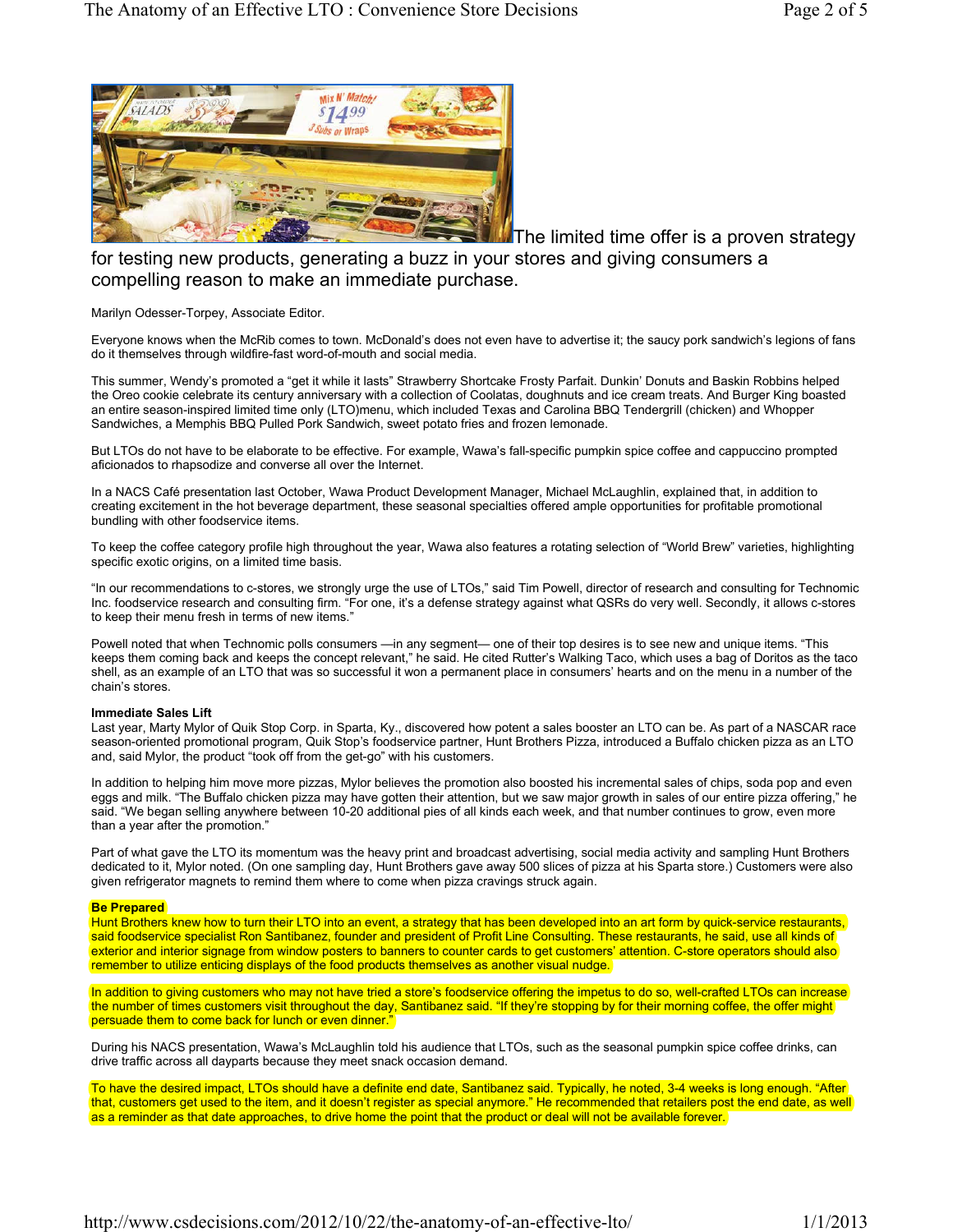"Consumers who see that they won't be able to get a particular sandwich after a certain date may be moved to come in to get it every day for the duration of the offer," Santibanez said.

#### **Know Your Limits**

John Matthews, founder and president of Gray Cat Enterprises retail consulting firm, agreed that anything longer than one month is probably pushing it in today's get instant gratification world.

"If you think about LTOs, people (consumers) are procrastinators at heart. Put off stuff today; I can always do it tomorrow. LTOs create an artificial deadline of sorts, to get the consumer to say 'yes' and 'right now.' So, LTOs are to the business world what cramming the night before for the test was in college—it forces action," Matthews said.

In a survey conducted by JWT Intelligence, 60% of respondents across all adult age groups and 70% of Millenials reported that when they have a limited time to act on an offer for a product they want to use or try, they usually end up acting.

Matthews also pointed out that, like any marketing tool, LTOs should be used judiciously and strategically, as part of an overall annual marketing plan. In addition to coordinating with the seasons, he advised retailers to look for special events within each season that might lend themselves to limited time tie-ins.

"For c-store operators, tying their LTO's around seasonal events is a no-brainer," Matthews said. "Tie in your catering program with the Super Bowl and create a call-to-action for the month leading to the big game."

For Torrance, Calif.-based Famima, preplanning LTOs is also a necessary part of maintaining a mutually productive and profitable partnership with its suppliers. For its prepackaged sandwich offering, the 12-unit chain depends on several small sandwich vendors to suggest ingredients that might make the most sense in terms of availability and cost at different times of the year, said Philip Hockwald, vice president, business operations division.

"In turn, we feel it is important to clearly communicate with each vendor which sandwiches we're planning to feature as LTOs and for what time period we plan to offer them," Hockwald said. "This way they don't go out and buy six months worth of ingredients that they may get stuck with, or sign a long-term contract with a bakery for a bread we may not use for more than a month or so."

#### **Filed Under: Feature Articles · Featured · Foodservice**



**About the Author**:

| ALSO ON CSDECISIONS                                                      | What's this?<br><b>RECOMMENDED FOR YOU</b>                            |  |  |
|--------------------------------------------------------------------------|-----------------------------------------------------------------------|--|--|
| <b>Royal Farms Responds to</b><br><b>Obamacare Mandate</b> 2 comments    | <b>5 Common Misconceptions About</b><br><b>ETFs</b> Investopedia      |  |  |
| <b>Roadrunner Markets Supports</b><br>Keystone Dental Care 1 comment     | <b>Retirement Planning In A</b><br><b>Changing World Investopedia</b> |  |  |
| <b>Valero Announces Corporate</b><br><b>Leadership Changes 1 comment</b> | Golden Globes 2013: Keith Urban,<br><b>Taylor Swift react to song</b> |  |  |
| <b>Fans Elect New M&amp;M Color</b>                                      | <b>noms</b> LA Times                                                  |  |  |
| <b>Mix</b> 1 comment                                                     | <b>Search for the Battleship</b>                                      |  |  |
|                                                                          | <b>Bismarck SnagFilms</b>                                             |  |  |

# **0 comments** ★ **0** Leave a message... **Discussion Community Share** # No one has commented yet.

SComment feed Subscribe via email

• Categories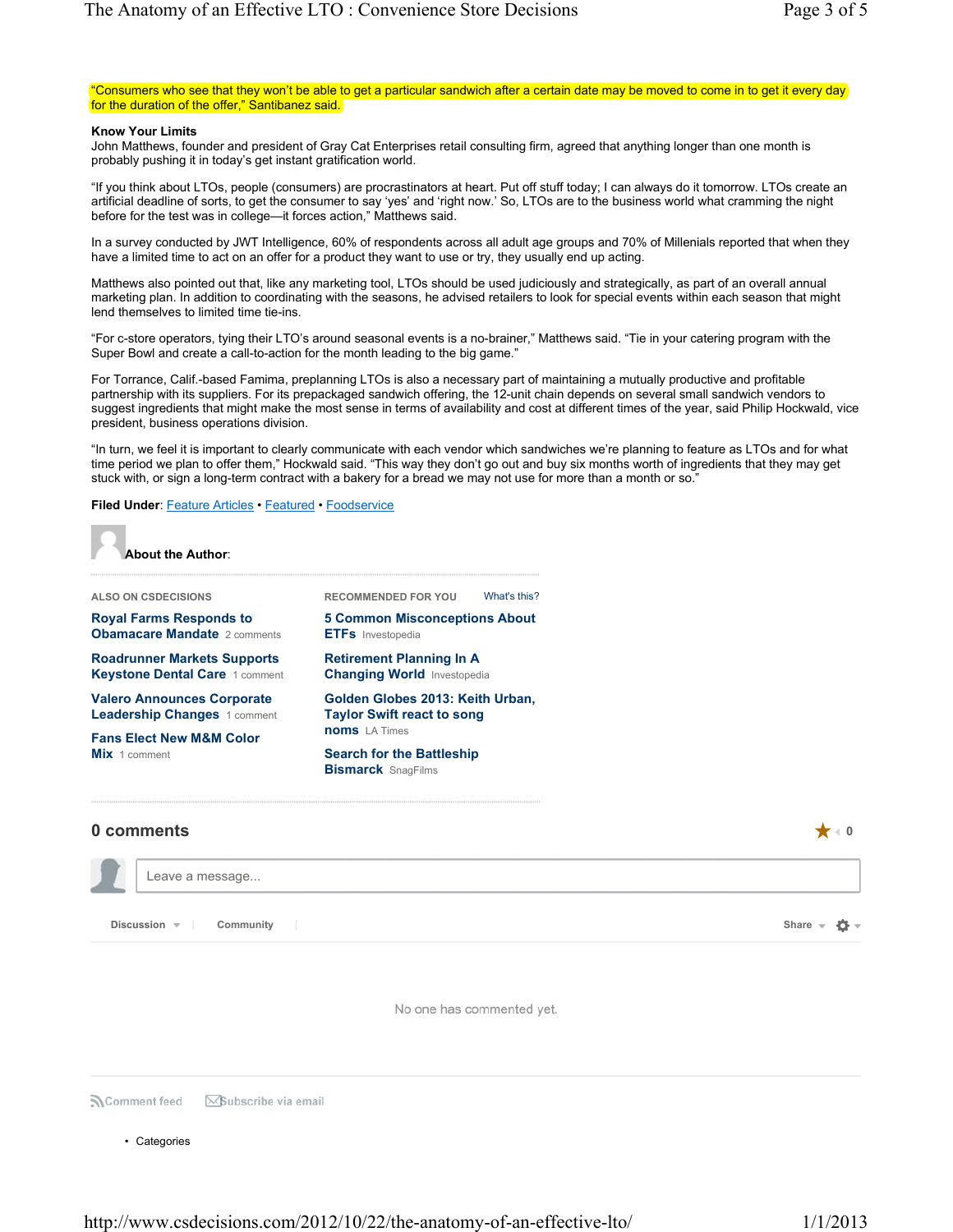| · Beverages & Cold Vault<br>Candy, Gum & Mints<br>$\circ$<br>Dairy, Ice Cream & Frozen<br>$\circ$<br><b>Finance &amp; Site Selection</b><br>$\circ$<br>Foodservice<br>۰<br>Fuel & Car Wash<br>$\circ$<br><b>HBC/General Merchandise</b><br>۰<br><b>Human Resources</b><br>$\circ$<br><b>New Profit Centers</b><br>$\circ$<br><b>Operations &amp; Marketing</b><br>$\circ$<br><b>Snacks</b><br>$\circ$<br>Technology<br>$\circ$<br><b>Tobacco</b><br>$\circ$<br>• The Magazine<br>Tedeschi Celebrates in Style<br>Subscribe<br>$\circ$<br><b>Renew</b><br>$\circ$<br><b>Customer Service</b><br>$\circ$ | Register / Login<br>Username: | Are you getting your piece of that pie?<br><b>Contact Us</b> | <b>Little Debbie</b> |  |
|--------------------------------------------------------------------------------------------------------------------------------------------------------------------------------------------------------------------------------------------------------------------------------------------------------------------------------------------------------------------------------------------------------------------------------------------------------------------------------------------------------------------------------------------------------------------------------------------------------|-------------------------------|--------------------------------------------------------------|----------------------|--|
| Password:                                                                                                                                                                                                                                                                                                                                                                                                                                                                                                                                                                                              |                               |                                                              |                      |  |
| signup now   forgot password?                                                                                                                                                                                                                                                                                                                                                                                                                                                                                                                                                                          |                               |                                                              |                      |  |
| Remember Me                                                                                                                                                                                                                                                                                                                                                                                                                                                                                                                                                                                            |                               |                                                              |                      |  |
|                                                                                                                                                                                                                                                                                                                                                                                                                                                                                                                                                                                                        |                               | Log Me In                                                    |                      |  |
| н<br><b>CLICK HERE or call</b><br>800-558-0607                                                                                                                                                                                                                                                                                                                                                                                                                                                                                                                                                         |                               |                                                              |                      |  |
| • Sign Up for our Daily Newsletter!<br>Username*<br>Email Address *                                                                                                                                                                                                                                                                                                                                                                                                                                                                                                                                    |                               |                                                              |                      |  |
| First Name*                                                                                                                                                                                                                                                                                                                                                                                                                                                                                                                                                                                            |                               |                                                              |                      |  |
| Last Name*<br>Register                                                                                                                                                                                                                                                                                                                                                                                                                                                                                                                                                                                 |                               |                                                              |                      |  |
| $\cdot$ Follow $\overline{Us}$<br>$\blacksquare$ in $\blacksquare$ $\top$ $\blacksquare$<br>• Rack Prices                                                                                                                                                                                                                                                                                                                                                                                                                                                                                              |                               |                                                              |                      |  |